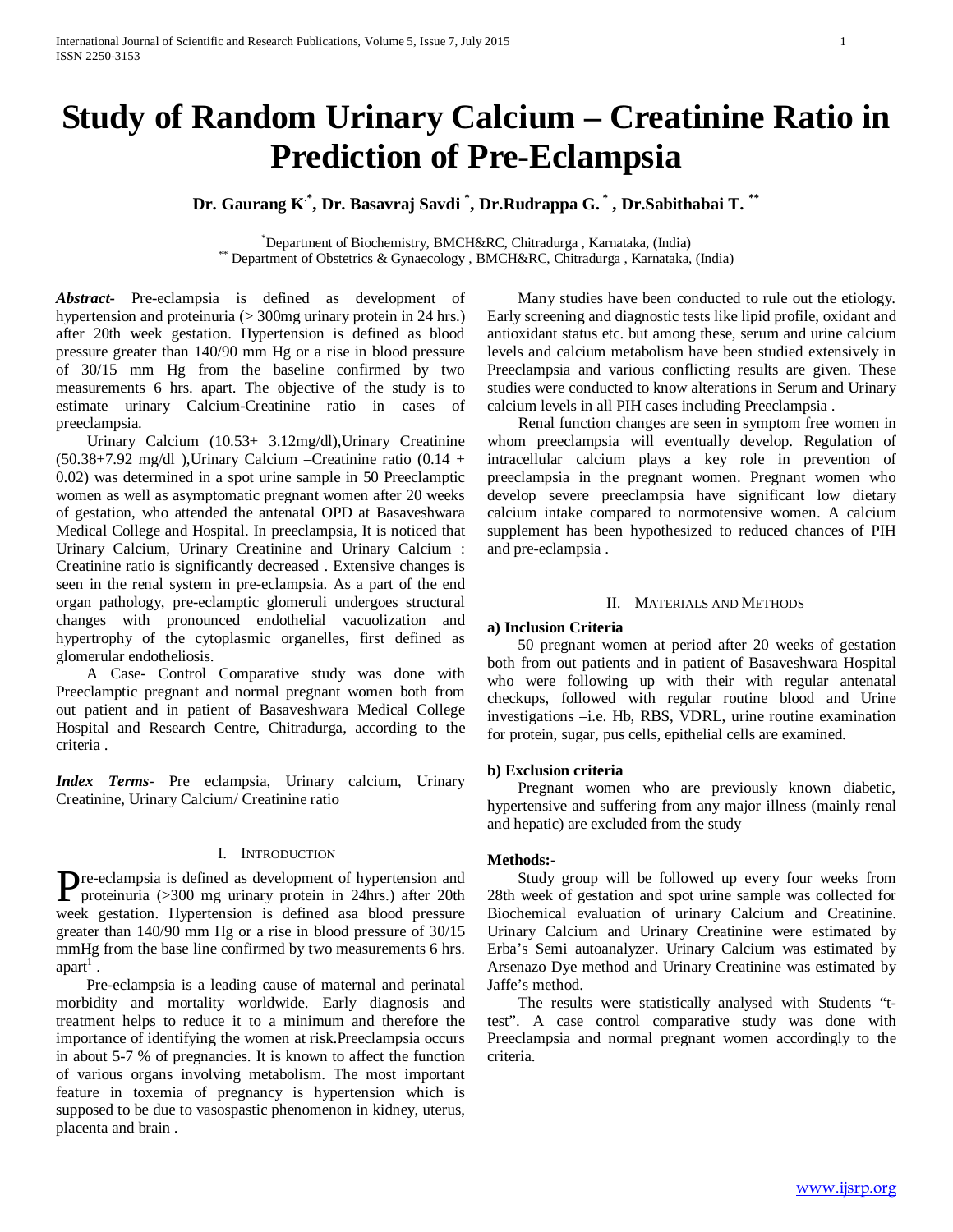International Journal of Scientific and Research Publications, Volume 5, Issue 7, July 2015 2 ISSN 2250-3153

#### III. RESULTS & DISCUSSION

 The present study included a total number of 100 subjects consists of 50 Pre eclamptic cases and 50 normal pregnant women.

## **Table-1: The Urinary Calcium, Creatinine, Calcium-Creatinine ratio in Preeclamptic women and normal Pregnant women.**

| Groups                         | Urinary Calcium<br>(mg/dl) | Urinary Creatinine<br>(mg/dl) | Urinary<br>Calcium/Creatinine |
|--------------------------------|----------------------------|-------------------------------|-------------------------------|
|                                |                            |                               | Ratio                         |
| Preeclamptic Women<br>$(n=50)$ | $10.53 + 3.12***$          | $50.38 + 7.92**$              | $0.14+0.02***$                |
| [cases]<br>Normal pregnant     | $26.30 + 5.24**$           | $83.34 + 17.49**$             | $0.33+0.06**$                 |
| Women $(n=50)$<br>[controls]   |                            |                               |                               |

Note:-

1.The number in parenthesis shows the number of samples.

2. Values are expressed as their Mean  $\pm$  SD.

3. p value \* p<0.05, \*\* p<0.01, \*\*\* p<0.001.



# **Figure I :- Comparison of Urinary Calcium, Creatinine , Calcium-Creatinine ratio in Preeclamptic women and normal Pregnant women.**

 The predominant pathology in preeclampsia is endothelial dysfunction which sets as early as 8-18 weeks, however signs and symptoms appear as late as in third trimester .To prevent the occurance of preeclampsia, various predictors have been proposed.

 Here, in Table-1 it shows a comparative study between Preeclampsia and normal pregnant women with parameters of Urinary Calcium, Urinary Creatinine , Urinary Calcium/ Creatinine Ratio.

 It is seen that the Urinary Calcium in Preeclampsia cases is significantly decreased  $(p<0.01)$  as compared to normal pregnant women. Halhali A, Szmidt- Adjide Segovia B. L. et al have

reported that hypocalciuria was associated with preeclampsia and could be considered a risk factor for development of preeclampsia in pregnancy<sup>2,3</sup>. Sanchez Ramos et. al.<sup>4</sup>, Taufieldet. Al<sup>5</sup> have reported decreased calcium in third trimester of PIH cases. Bilgin et.al.<sup>6</sup> have reported hypocalciuria in cases of PIH compared to normal pregnant women . Ramos et.al.<sup>7</sup> reported that 24 hour Calcium < 100mg may confirm suspected case of preeclampsia.

The urinary Creatinine level in Pre eclamptic cases is decreased as compared to  $(p<0.01)$  normal pregnant women. Urinary Creatinine is also selected as its value is almost constant whole day in excretion by urinary route.